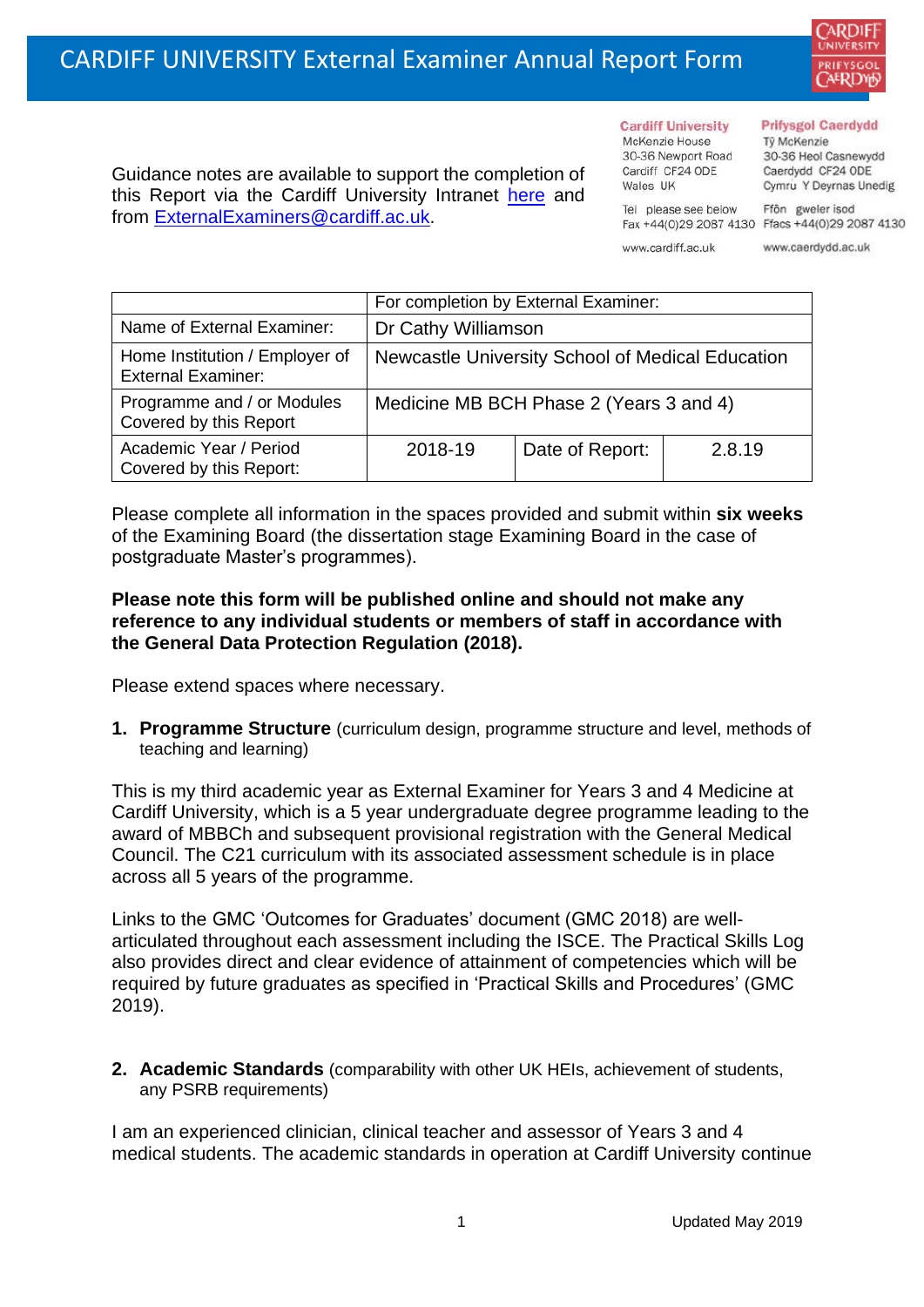to compare favourably to those within Years 3 and 4 in the other undergraduate Medicine programmes that I am familiar with.

The overall academic standard was high throughout the assessment process with a range of student attainment apparent during each of the practical clinical and written assessments that I observed.

Students who had not yet reached the required standard to progress seem to have been appropriately identified during the May assessment process and have engaged well with the remediation opportunities offered. The overall standard of achievement during the July ISCE examination was observed to be generally acceptable, which is a particular credit to the hard work of students and staff during the remediation period.

**3. The Assessment Process** (enabling achievement of aims and learning outcomes; stretch of assessment; comparability of standards between modules of the same level)

The assessment process has been rigorously designed and includes multiple elements which are all required to be completed to a satisfactory standard to allow progression to the next level of the programme. These elements are grouped into 4 domains of assessment:

- Science (Knowledge and Understanding)
- Practice (Skills and Competencies)
- Professional Behaviour
- Scholarship

The assessment process for 2018-19 was clearly explained to students in the Assessment Guide for each year group and was delivered as laid out in each Assessment Guide.

A range of assessment methods is employed including: Progress Tests (SBA exams); submission of portfolios and practical skills log; clinical examinations (12 station Year 4 ISCE - Integrated Structured Clinical Examination); Student Selected Component assignments; assessments of professionalism including satisfactory Clinical Supervisor reports and engagement with course work.

I received the Blueprint for the Progress tests prior to the beginning of the academic year and was invited to comment on drafts of each Progress test in good time. Comments were all considered and responded to clearly. I was invited to comment on drafts of every station for the May ISCE examination and new stations for the July 2019 ISCE; comments were all considered and responded to appropriately.

I was unable to be present in person at the Phase 2 Board of Examiners in June 2019 due to conflicting assessment processes at Newcastle Medical School; however I was available via Skype.

I attended the External Examiners briefing day on 18.7.19 when all External Examiners were invited to meet together with the team. We had ample opportunity to discuss each element of the programme including changes planned to Assessment for 2019-20. I also had opportunity to make recommendations to the team directly then.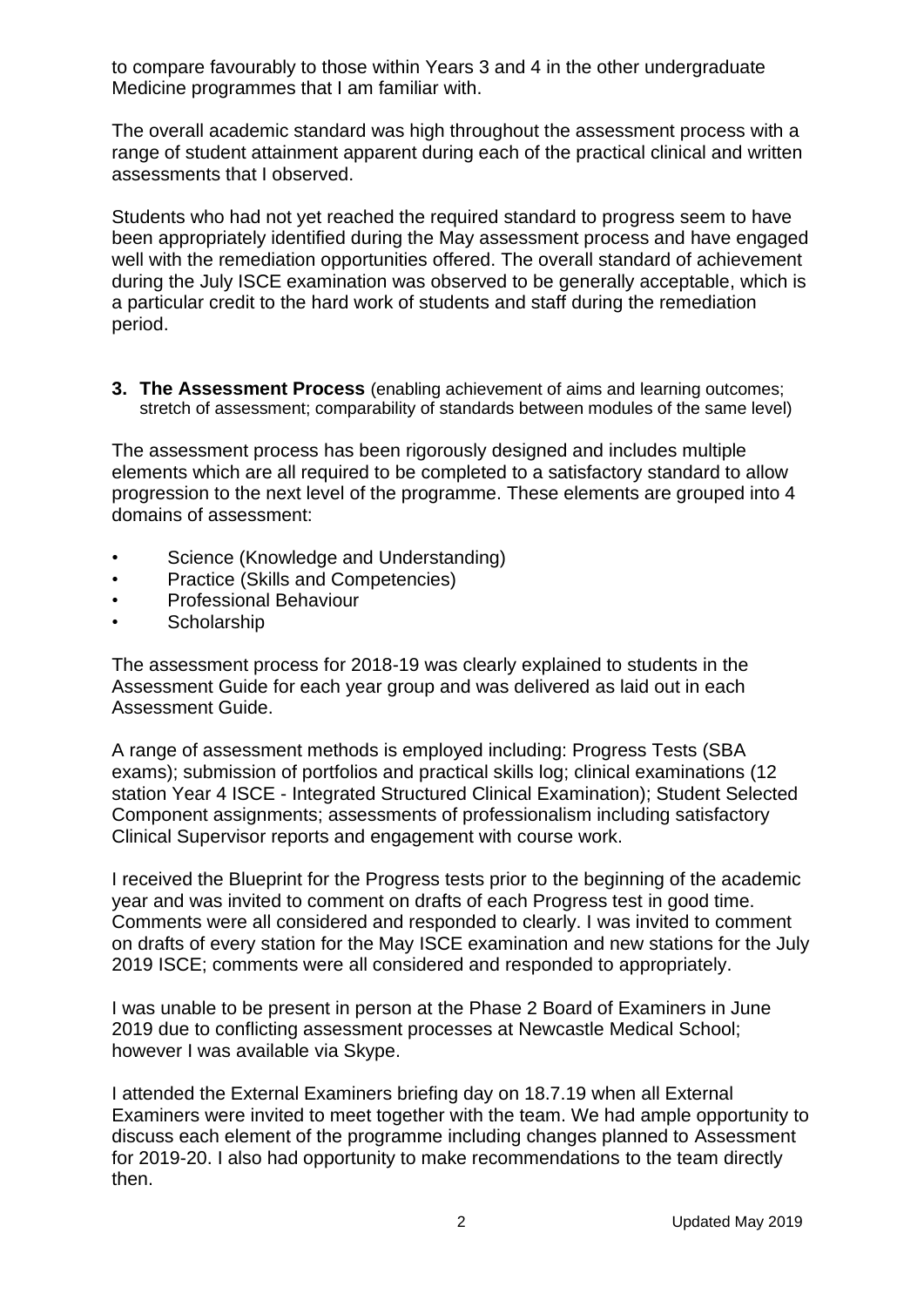I attended the Phase 2 Board of Examiners in August 2019. I had opportunity prior to the August Board to view a range of written student assessments and the documentation for the Board, including the previous Board's minutes. Standard setting procedures were observed to be rigorously implemented and clearly explained throughout the Exam Board, whilst a supportive and fair approach to appropriate remediation opportunities for students was evident throughout.

4. **Examination of Master's Dissertations (if applicable)** (sample of dissertations received, appropriateness of marking schemes, standard of internal marking, classification of awards)

[*Where possible please complete this section following the dissertation examining board determining the final award*.]

Not applicable

## **5. Year-on-Year Comments**

[Previous External Examiner Reports are available from the Cardiff University Website [here.](https://www.cardiff.ac.uk/public-information/quality-and-standards/external-examiner-reports)]

I had the opportunity to attend the Year 4 ISCE in May 2019 and again in July 2019. This is a high stakes clinical examination involving large numbers of students, patients, simulated patients, clinical examiners and staff and requiring major planning and coordination by the assessment team. The exam was extremely wellorganised and delivered throughout this academic cycle.

Throughout 2018-19 all ISCE circuits have been held at Heath Park Campus, rather than having one circuit based at University Hall as in 2017-18. Having all the circuits on one site has undoubtedly helped the complex organisation run more smoothly, for example, by allowing the 3 circuits to be run over the same time frame. Students, patients, simulated patients and young actors have also benefited from the proximity of the academic support team. This is an improvement from the arrangements in 2017-18.

The space at Heath Park is not ideal in all respects however and the assessment team plan to continue to review the location and logistics to ensure the future smooth running of this important clinical examination.

**6. Preparation for the role of External Examiner (for new External Examiners only)** (appropriateness of briefing provided by the programme team and supporting information, visits to School, ability to meet with students, arrangements for accessing work to review)

This is my third year as External Examiner so not applicable.

**7. Noteworthy Practice and Enhancement** (good and innovative practice in learning, teaching and assessment; opportunities for enhancement of learning opportunities)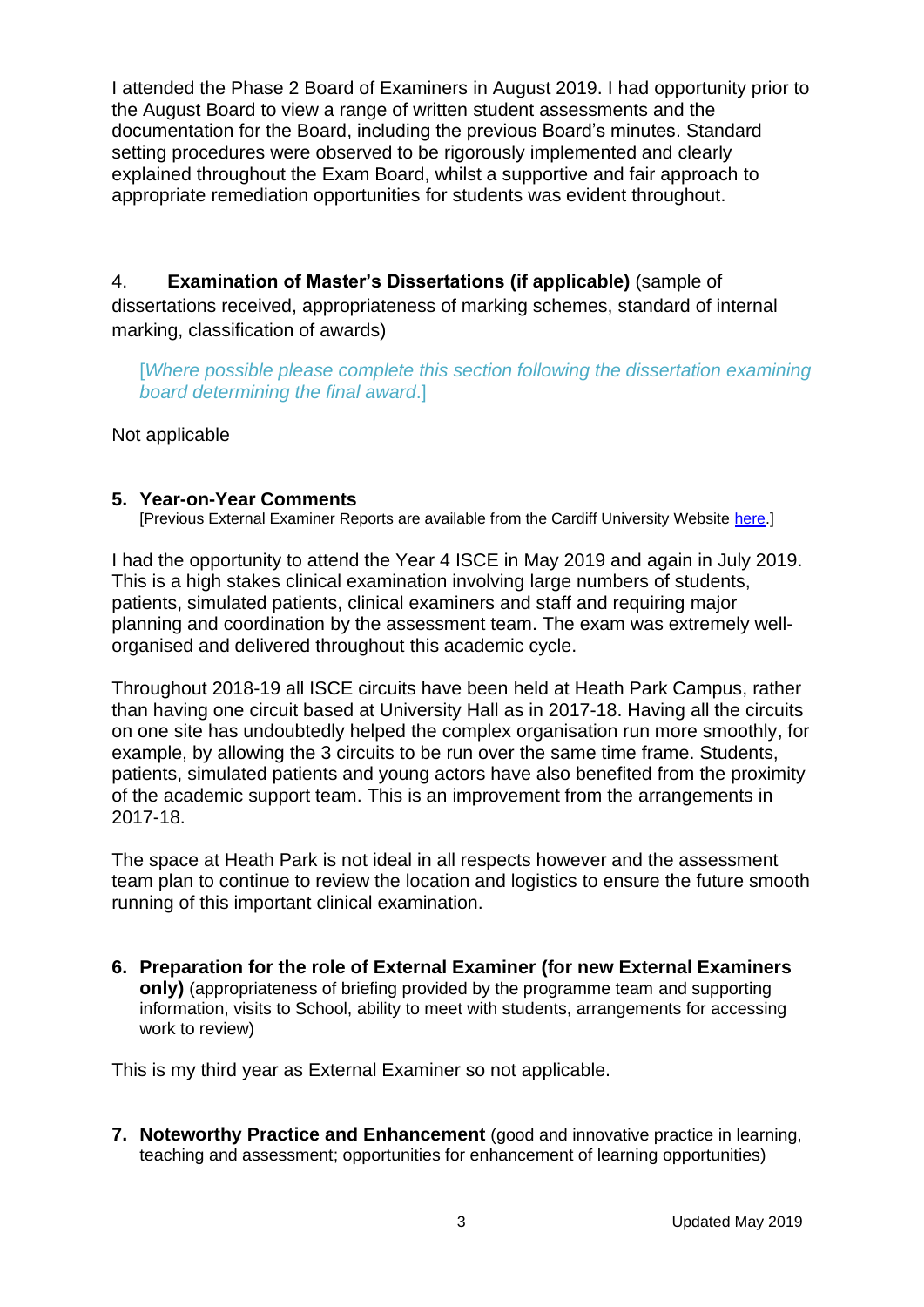I have been very impressed this year by the ongoing development of the ISCE examination to include an even more diverse representation of the patient population. I have previously commented positively on the use of local child actors and this year this was complemented by the inclusion of Hijinx actors representing patients who have learning disability. I have previously had opportunity to witness these actors involved in delivering highly effective teaching workshops with students. The high standard of training evident makes this an exciting innovation in clinical assessment.

**8. Appointment Overview (for retiring External Examiners only)** (significant changes in standards, programme/discipline developments, implementation of recommendations, further areas of work)

Not applicable – I have been asked for continue for a final year in 2019-20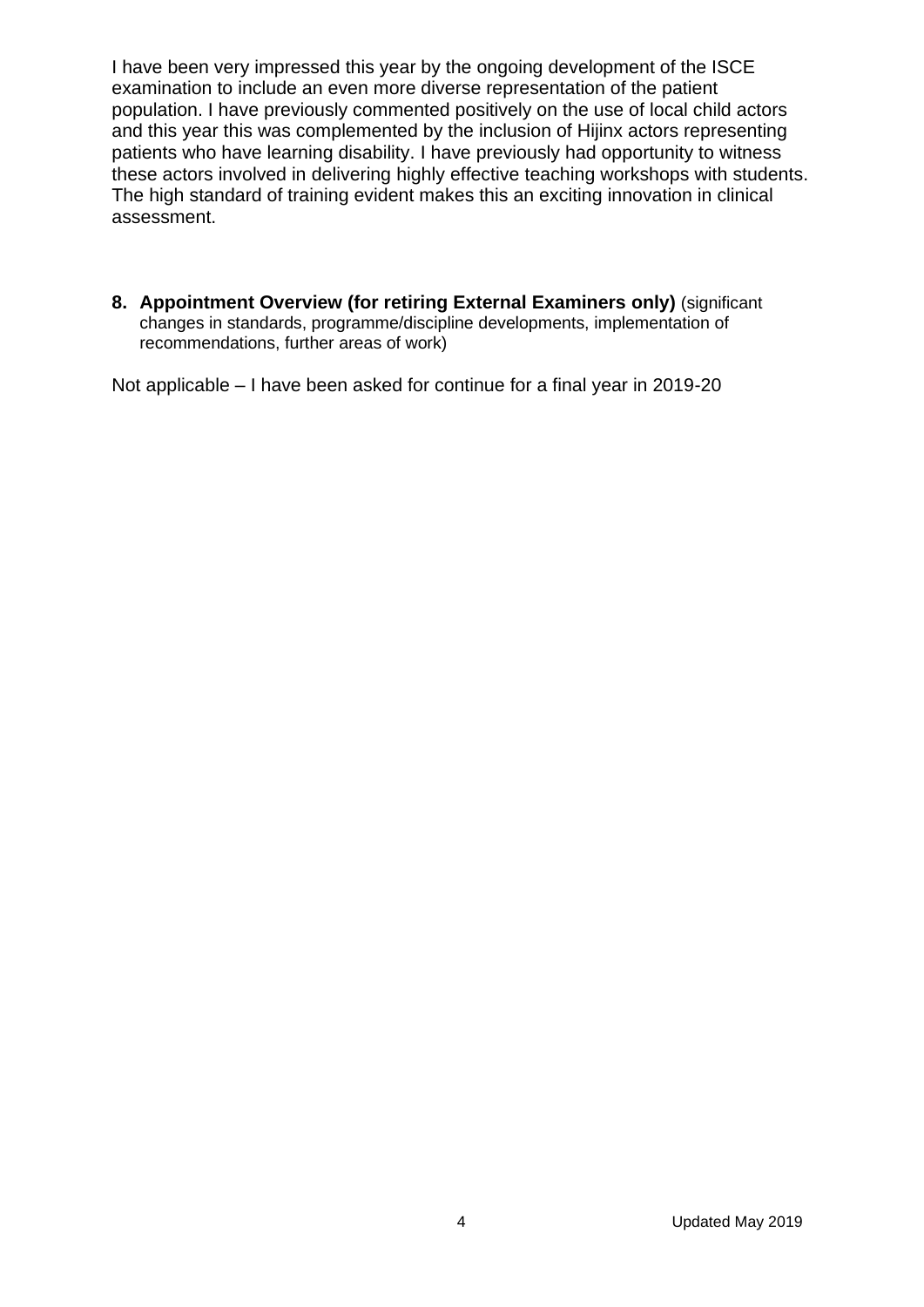## **9. Annual Report Checklist**

Please include appropriate comments within Sections 1-7 above for any answer of 'No'.

|                                                        |                                                                                                                                                             | <b>Yes</b><br>(Y) | <b>No</b><br>(N) | N/A<br>(N/A) |
|--------------------------------------------------------|-------------------------------------------------------------------------------------------------------------------------------------------------------------|-------------------|------------------|--------------|
| <b>Programme/Course information</b>                    |                                                                                                                                                             |                   |                  |              |
| 9.1                                                    | Did you receive sufficient information about the Programme and<br>its contents, learning outcomes and assessments?                                          | Y                 |                  |              |
| 9.2                                                    | Were you asked to comment on any changes to the assessment<br>of the Programme?                                                                             | Y                 |                  |              |
| <b>Commenting on draft examination question papers</b> |                                                                                                                                                             |                   |                  |              |
| 9.3                                                    | Were you asked to approve all examination papers contributing<br>to the final award?                                                                        | Y                 |                  |              |
| 9.4                                                    | Were the nature, spread and level of the questions appropriate?                                                                                             | Y                 |                  |              |
| 9.5                                                    | Were suitable arrangements made to consider your comments?                                                                                                  | Y                 |                  |              |
|                                                        | <b>Examination scripts</b>                                                                                                                                  |                   |                  |              |
| 9.6                                                    | Did you receive a sufficient number of scripts to be able to assess<br>whether the internal marking and classifications were appropriate<br>and consistent? |                   |                  | N/A          |
| 9.7                                                    | Was the general standard and consistency of marking<br>appropriate?                                                                                         |                   |                  | N/A          |
| 9.8                                                    | Were the scripts marked in such a way as to enable you to see<br>the reasons for the award of given marks?                                                  |                   |                  | N/A          |
| 9.9                                                    | Were you satisfied with the standard and consistency of marking<br>applied by the internal examiners?                                                       |                   |                  | N/A          |
| 9.10                                                   | In your judgement, did you have the opportunity to examine a<br>sufficient cross-section of candidates' work contributing to the<br>final assessment?       |                   |                  | N/A          |
|                                                        | <b>Coursework and practical assessments</b>                                                                                                                 |                   |                  |              |
| 9.11                                                   | Was the choice of subjects for coursework and / or practical<br>assessments appropriate?                                                                    | Y                 |                  |              |
| 9.12                                                   | Were you afforded access to an appropriate sample of<br>coursework and / or practical assessments?                                                          | Y                 |                  |              |
| 9.13                                                   | Was the method and general standard of assessment<br>appropriate?                                                                                           | Y                 |                  |              |
| 9.14                                                   | Is sufficient feedback provided to students on their assessed<br>work?                                                                                      | Y                 |                  |              |
|                                                        | <b>Clinical examinations (if applicable)</b>                                                                                                                |                   |                  |              |
| 9.15                                                   | Were satisfactory arrangements made for the conduct of clinical<br>assessments?                                                                             | Y                 |                  |              |
| <b>Sampling of work</b>                                |                                                                                                                                                             |                   |                  |              |
| 9.16                                                   | Were you afforded sufficient time to consider samples of<br>assessed work?                                                                                  | Y                 |                  |              |
|                                                        | <b>Examining board meeting</b>                                                                                                                              |                   |                  |              |
| 9.17                                                   | Were you able to attend the Examining Board meeting?                                                                                                        | Υ                 |                  |              |